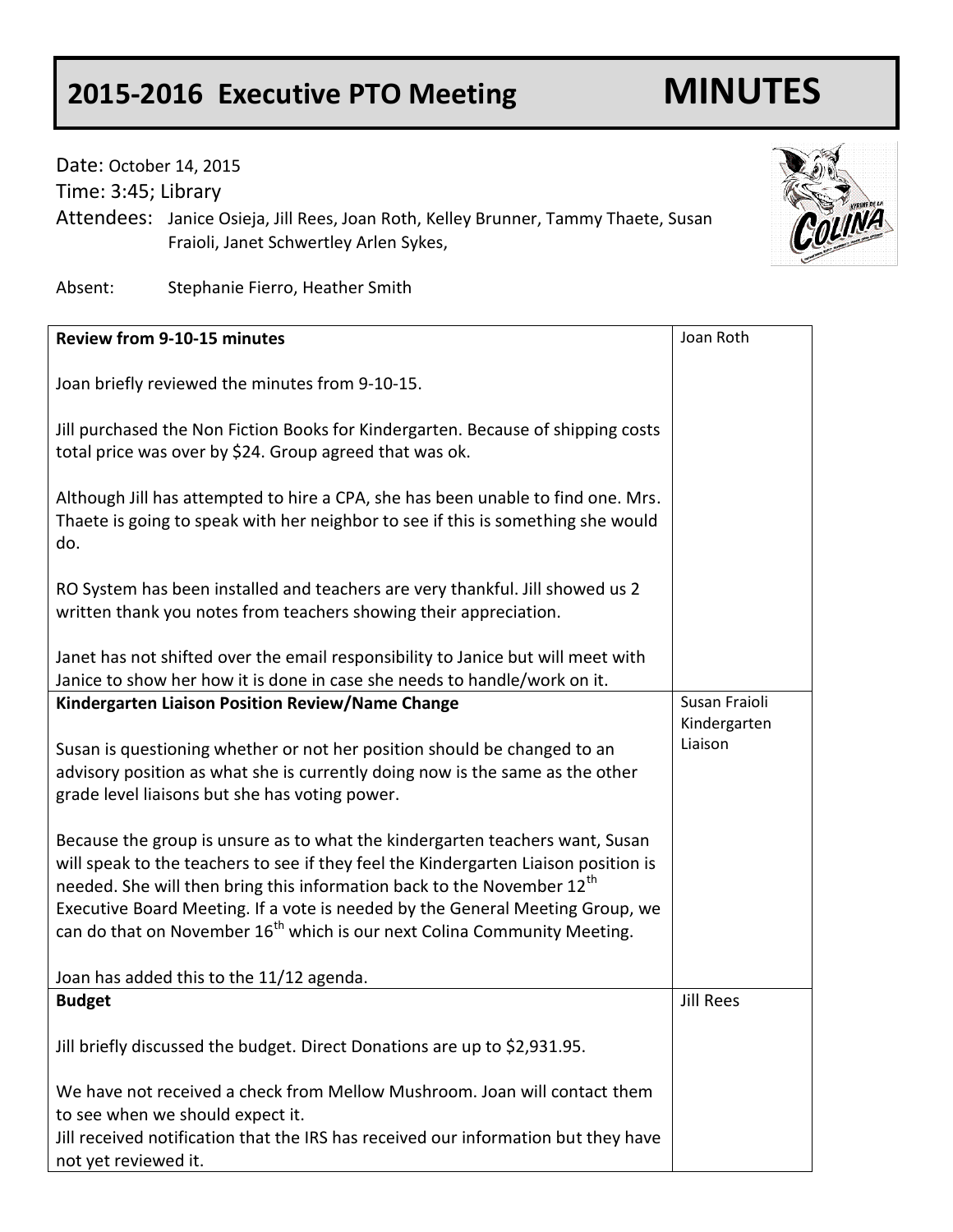| Direct Donations / Read-a-thon                                                                                                                                                                                                                                                                                                | Janet Schwertley |
|-------------------------------------------------------------------------------------------------------------------------------------------------------------------------------------------------------------------------------------------------------------------------------------------------------------------------------|------------------|
|                                                                                                                                                                                                                                                                                                                               | Mrs. Brunner     |
| The Board briefly reviewed the donations received for our current fundraiser.<br>We are trying to come up with other ideas to bring in donations.                                                                                                                                                                             |                  |
| Joan mentioned that maybe the school demographics have changed which has<br>caused the donations to decrease. Joan has also heard comments that some of<br>these events were disrespectful to the Principals. Neither Mrs. Brunner nor<br>Mrs. Thaete feel that way and thought these events were fun for the kids.           |                  |
| The Board agreed that our next event, "The Dunk Tank", will happen at our<br>Harvest Festival on October 30 <sup>th</sup> from 6-8. Students can nominate parents,<br>friends/family or dunk Mrs. Brunner and/or Mrs. Thaete. Mrs. Brunner will put<br>up a sign up sheet for teachers in case any of them want to be dunked. |                  |
| Mrs. Brunner and Mrs. Thaete both discussed Read-a-thons as a fundraiser.                                                                                                                                                                                                                                                     |                  |
| This can be done a couple of different ways.                                                                                                                                                                                                                                                                                  |                  |
| One would be to pick a day for the kids to read all day at school and for every<br>minute they read they would collect donations.                                                                                                                                                                                             |                  |
| Another way would be to pick several days that the children have to read<br>whether it be at home, classroom or library and for every minute they read<br>they collect donations.                                                                                                                                             |                  |
| Mariposa hosted a read-a-thon and raised somewhere between \$10,000-<br>\$13,000. They provided each student with a rule sheet, sponsor form and<br>reading log. There were tiered levels of prizes from just reading to highest<br>donations brought in.                                                                     |                  |
| The Board liked this idea but though it should be tabled until the 2016-2017<br>school year.                                                                                                                                                                                                                                  |                  |
| <b>Book Fair</b>                                                                                                                                                                                                                                                                                                              | <b>Jill Rees</b> |
| Book Fair is scheduled for October 26 <sup>th</sup> to October 30 <sup>th</sup> .                                                                                                                                                                                                                                             |                  |
| We are hoping to get volunteers for the following time frames: $7-15$ am $-7:40$<br>am, 10:30 am $-$ 12:30 am and 2:35 pm $-$ 3 pm. Book Fair is also open during<br>Harvest Festival.                                                                                                                                        |                  |
| If we do not receive volunteers book fair will be closed during that specific time.                                                                                                                                                                                                                                           |                  |
| Janice agreed to handle the 10:30-12:30 time frame each day.                                                                                                                                                                                                                                                                  |                  |
| Jill will send out an email with a sign up genius asking for volunteers.                                                                                                                                                                                                                                                      |                  |
| Books will be delivered the 23 <sup>rd</sup> for set up and take down will be the 30 <sup>th</sup> after                                                                                                                                                                                                                      |                  |